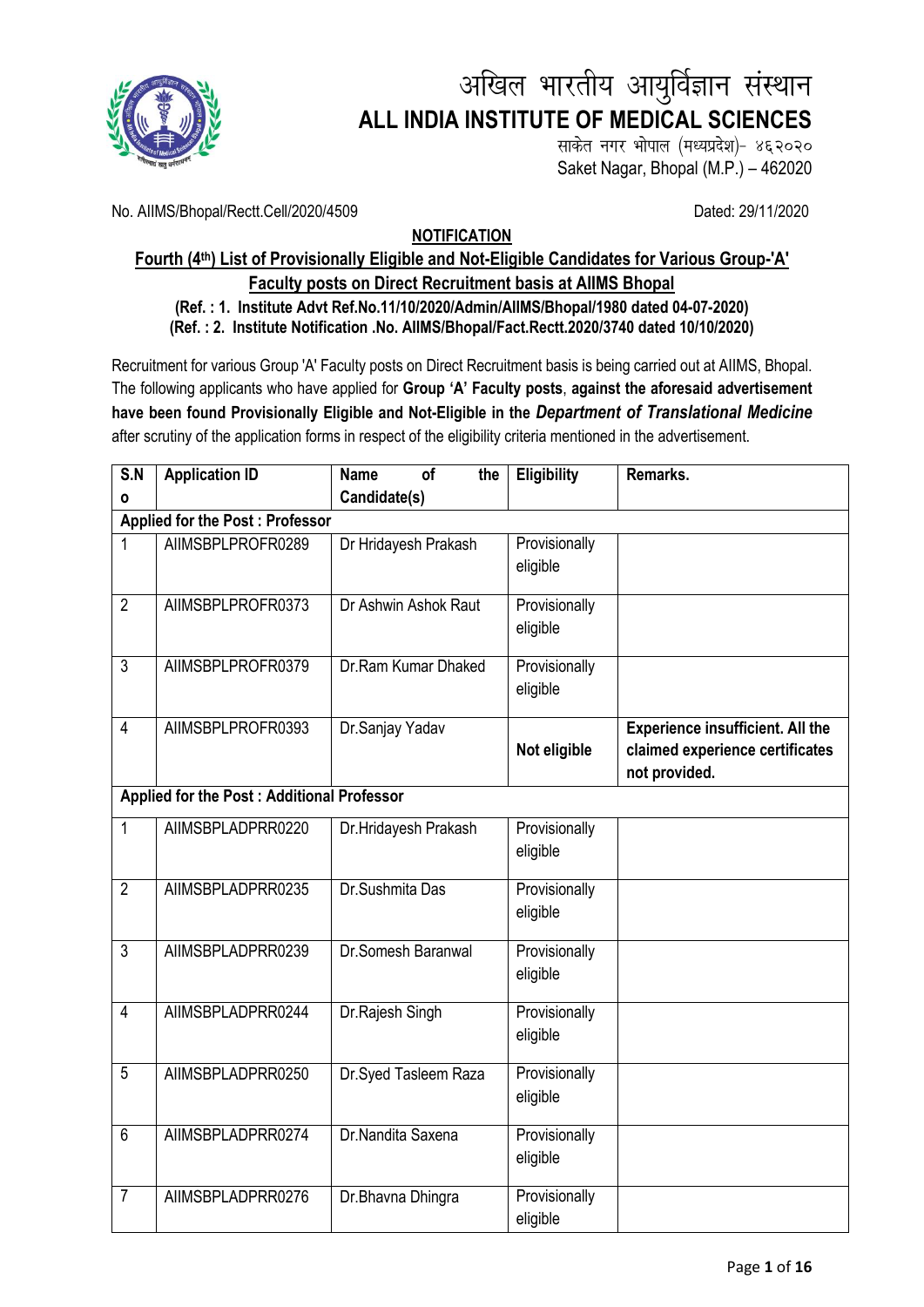| 8               | AIIMSBPLADPRR0278 | Dr.Rajesh Kumar Mondal           | Provisionally<br>eligible |                                                                                                                                                 |
|-----------------|-------------------|----------------------------------|---------------------------|-------------------------------------------------------------------------------------------------------------------------------------------------|
| 9               | AIIMSBPLADPRR0285 | Dr Krishnat Shivaji Yadav        | Provisionally<br>eligible |                                                                                                                                                 |
| 10              | AIIMSBPLADPRR0286 | Dr Ashok Kumar                   | Provisionally<br>eligible |                                                                                                                                                 |
| 11              | AIIMSBPLADPRR0290 | Dr.Shivendra Kumar<br>Chaurasiya | Provisionally<br>eligible |                                                                                                                                                 |
| $\overline{12}$ | AIIMSBPLADPRR0291 | Dr.Chandrajit Lahiri             | Provisionally<br>eligible |                                                                                                                                                 |
| $\overline{13}$ | AIIMSBPLADPRR0293 | Dr.Radhakrishnan                 | Provisionally<br>eligible |                                                                                                                                                 |
| 14              | AIIMSBPLADPRR0294 | Dr.Ram Kumar Dhaked              | Provisionally<br>eligible |                                                                                                                                                 |
| 15              | AIIMSBPLADPRR0299 | Dr Sujeet Kumar                  | Provisionally<br>eligible |                                                                                                                                                 |
| 16              | AIIMSBPLADPRR0302 | Dr Harish Chander                | Provisionally<br>eligible |                                                                                                                                                 |
| 17              | AIIMSBPLADPRR0305 | Dr Deependra Kumar<br>Sharma     | Provisionally<br>eligible |                                                                                                                                                 |
| 18              | AIIMSBPLADPRR0307 | Dr Rohit Saluja                  | Provisionally<br>eligible |                                                                                                                                                 |
| 19              | AIIMSBPLADPRR0318 | Dr Rupinder Kaur<br>Kanwar       | Provisionally<br>eligible |                                                                                                                                                 |
| 20              | AIIMSBPLADPRR0243 | Dr.Narendra Maddu                | Not eligible              | All the claimed experience<br>certificates not provided (Only<br>appointment order attached)                                                    |
| 21              | AIIMSBPLADPRR0255 | Dr.Raikwar Himanshu<br>Premchand | Not eligible              | All the claimed experience<br>certificates not provided.                                                                                        |
| 22              | AIIMSBPLADPRR0257 | Dr.Venketesh<br>Sivaramakrishnan | Not eligible              | All the claimed experience<br>certificates not provided. No<br>proper experience certificates<br>provided (Only appointment<br>order attached). |
| 23              | AIIMSBPLADPRR0258 | Dr.Rajesh Kumar<br>Sharma        | Not eligible              | All the claimed experience<br>certificates not provided.                                                                                        |
| 24              | AIIMSBPLADPRR0259 | Dr.E G Tiruvenkata<br>Kumar      | Not eligible              | <b>Candidate is having Experience</b><br>of Lab Technician                                                                                      |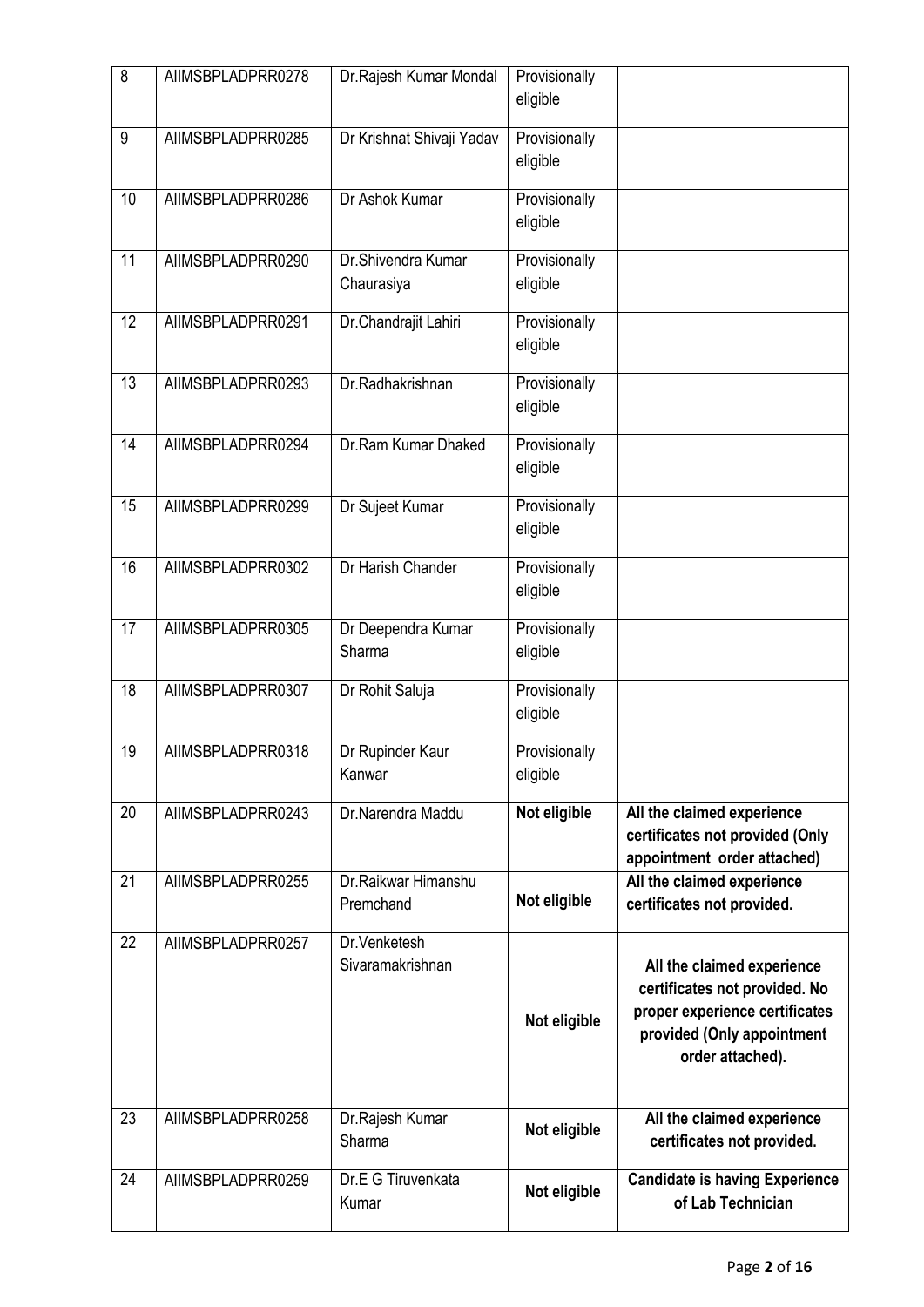| 25              | AIIMSBPLADPRR0263                         | Dr.Zeeshan Fatima            | Not eligible              | All the claimed experience<br>certificates not provided. No<br>proper experience certificates<br>provided (Only appointment<br>order attached). |
|-----------------|-------------------------------------------|------------------------------|---------------------------|-------------------------------------------------------------------------------------------------------------------------------------------------|
| 26              | AIIMSBPLADPRR0269                         | Dr. Ravisekhar Gadepalli     | Not eligible              | All the claimed experience<br>certificates not provided.                                                                                        |
| 27              | AIIMSBPLADPRR0281                         | Dr.Dilip Kumar Pandey        | Not eligible              | <b>Experience insufficient.</b>                                                                                                                 |
| 28              | AIIMSBPLADPRR0284                         | Dr.Umakant Sharma            | Not eligible              | <b>Experience insufficient.</b>                                                                                                                 |
| 29              | AIIMSBPLADPRR0295                         | Dr.Debashish Das             | Not eligible              | <b>Experience insufficient. No</b><br>experience certificate.                                                                                   |
| 30              | AIIMSBPLADPRR0303                         | Dr Atul Kumar Pateriya       | Not eligible              | <b>Experience insufficient</b>                                                                                                                  |
| $\overline{31}$ | AIIMSBPLADPRR0310                         | Dr Anirudh Kumar Singh       | Not eligible              | <b>Experience insufficient. All the</b><br>claimed experience certificates<br>not provided.                                                     |
| 32              | AIIMSBPLADPRR0315                         | Dr Pradyumna Kumar<br>Mishra | Not eligible              | All the claimed experience<br>certificates not provided.                                                                                        |
| 33              | AIIMSBPLADPRR0319                         | Dr Suman Jain                | Not eligible              | None of the claimed experience<br>certificates has been provided.                                                                               |
|                 | Applied for the Post: Associate Professor |                              |                           |                                                                                                                                                 |
| 1               | AIIMSBPLASPRR0357                         | Dr.Anirudh Kumar Singh       | Provisionally<br>eligible |                                                                                                                                                 |
| $\overline{2}$  | AIIMSBPLASPRR0362                         | Dr.Megha Katare Pandey       | Provisionally<br>eligible |                                                                                                                                                 |
| 3               | AIIMSBPLASPRR0374                         | Dr.Sarika Tiwari             | Provisionally<br>eligible |                                                                                                                                                 |
| 4               | AIIMSBPLASPRR0386                         | Dr.Sushmita Das              | Provisionally<br>eligible |                                                                                                                                                 |
| 5               | AIIMSBPLASPRR0402                         | Dr.Nawneet Kumar<br>Kurrey   | Provisionally<br>eligible |                                                                                                                                                 |
| 6               | AIIMSBPLASPRR0403                         | Dr.Amit Agarwal              | Provisionally<br>eligible |                                                                                                                                                 |
| $\overline{7}$  | AIIMSBPLASPRR0414                         | Dr.Anand Srivastava          | Provisionally<br>eligible |                                                                                                                                                 |
| 8               | AIIMSBPLASPRR0418                         | Dr.Santosh Kumar             | Provisionally<br>eligible |                                                                                                                                                 |
| 9               | AIIMSBPLASPRR0421                         | Dr.Syed Tasleem Raza         | Provisionally<br>eligible |                                                                                                                                                 |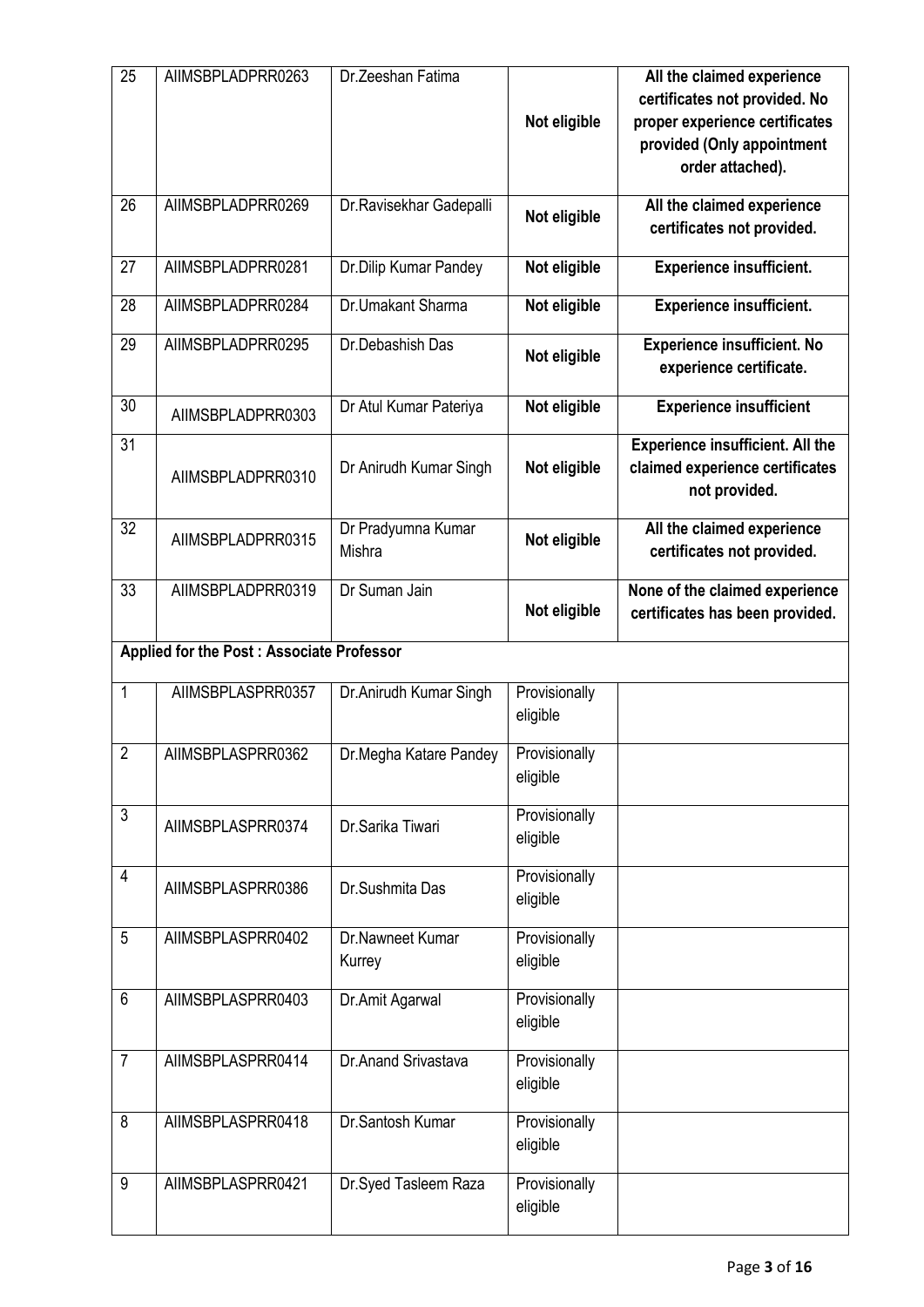| 10              | AIIMSBPLASPRR0429 | Dr. Atul Kumar Pateriya           | Provisionally<br>eligible |  |
|-----------------|-------------------|-----------------------------------|---------------------------|--|
| 11              | AIIMSBPLASPRR0431 | Dr.Jayakanthan K                  | Provisionally<br>eligible |  |
| 12              | AIIMSBPLASPRR0438 | Dr.Naresh Singh Redhu             | Provisionally<br>eligible |  |
| $\overline{13}$ | AIIMSBPLASPRR0444 | Dr.Brijesh Kumar                  | Provisionally<br>eligible |  |
| 14              | AIIMSBPLASPRR0445 | Dr.Niyaz Ahmad Naykoo             | Provisionally<br>eligible |  |
| 15              | AIIMSBPLASPRR0455 | Dr.Rekha Khandia                  | Provisionally<br>eligible |  |
| 16              | AIIMSBPLASPRR0459 | Dr. Ravindra Vitthalrao<br>Taware | Provisionally<br>eligible |  |
| $\overline{17}$ | AIIMSBPLASPRR0461 | Dr. Atindra Kumar Pandey          | Provisionally<br>eligible |  |
| 18              | AIIMSBPLASPRR0465 | Dr.Umakant Sharma                 | Provisionally<br>eligible |  |
| 19              | AIIMSBPLASPRR0470 | Dr.Murali M                       | Provisionally<br>eligible |  |
| 20              | AIIMSBPLASPRR0471 | Dr.D Santosh Kumar                | Provisionally<br>eligible |  |
| 21              | AIIMSBPLASPRR0473 | Dr.Venketesh<br>Sivaramakrishnan  | Provisionally<br>eligible |  |
| 22              | AIIMSBPLASPRR0476 | Dr.Sanjay Kumar                   | Provisionally<br>eligible |  |
| 23              | AIIMSBPLASPRR0478 | Dr. Vikas Kumar Verma             | Provisionally<br>eligible |  |
| 24              | AIIMSBPLASPRR0480 | Dr.Inderjeet Kaur                 | Provisionally<br>eligible |  |
| 25              | AIIMSBPLASPRR0481 | Dr.Rajesh Kumar Mondal            | Provisionally<br>eligible |  |
| 26              | AIIMSBPLASPRR0487 | Dr.Ahmad Raza Khan                | Provisionally<br>eligible |  |
| 27              | AIIMSBPLASPRR0502 | Dr.Rajeev Kumar Jain              | Provisionally<br>eligible |  |
| $\overline{28}$ | AIIMSBPLASPRR0511 | Dr. Sanjeev Kumar<br>Tripathi     | Provisionally<br>eligible |  |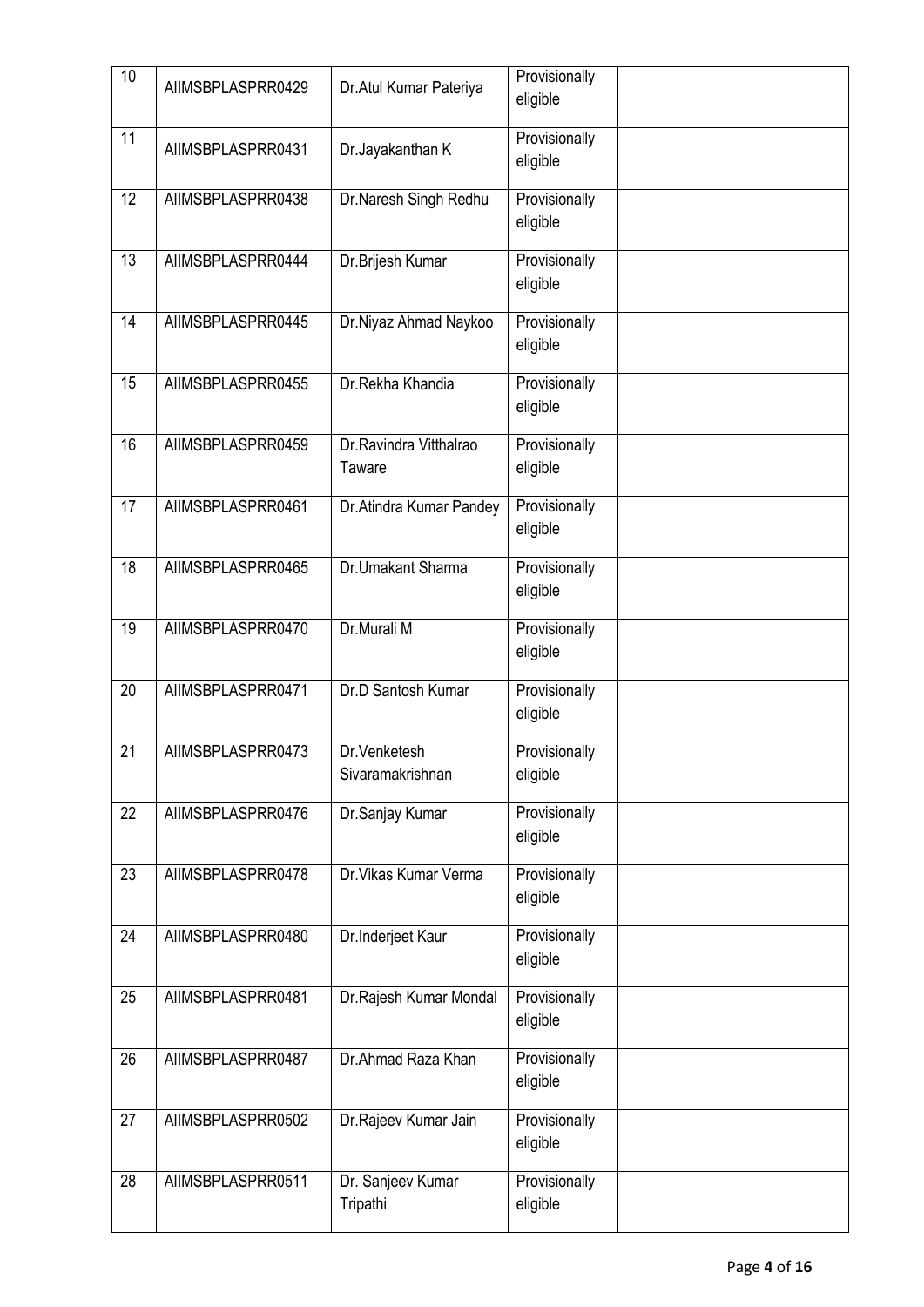| 29              | AIIMSBPLASPRR0515 | Dr.Harish Chander               | Provisionally<br>eligible |  |
|-----------------|-------------------|---------------------------------|---------------------------|--|
| 30              | AIIMSBPLASPRR0519 | Dr.Neha Arya                    | Provisionally<br>eligible |  |
| 31              | AIIMSBPLASPRR0520 | Dr.Krishna Beer Singh           | Provisionally<br>eligible |  |
| $\overline{32}$ | AIIMSBPLASPRR0537 | Dr.Hemendra<br>Singh<br>Chouhan | Provisionally<br>eligible |  |
| 33              | AIIMSBPLASPRR0538 | Dr.Nandita Saxena               | Provisionally<br>eligible |  |
| $\overline{34}$ | AIIMSBPLASPRR0544 | Dr.Rajesh Kumar                 | Provisionally<br>eligible |  |
| 35              | AIIMSBPLASPRR0546 | Dr.Sujeet Kumar                 | Provisionally<br>eligible |  |
| 36              | AIIMSBPLASPRR0547 | Dr.Rohit Saluja                 | Provisionally<br>eligible |  |
| 37              | AIIMSBPLASPRR0550 | Kumar<br>Dr.Deependra<br>Sharma | Provisionally<br>eligible |  |
| $\overline{38}$ | AIIMSBPLASPRR0557 | Dr.Arvind Kumar                 | Provisionally<br>eligible |  |
| 39              | AIIMSBPLASPRR0559 | Dr.Asht M Mishra                | Provisionally<br>eligible |  |
| 40              | AIIMSBPLASPRR0564 | Dr. Tripti Shrivastava          | Provisionally<br>eligible |  |
| 41              | AIIMSBPLASPRR0463 | Dr. Vinod Kumar                 | Provisionally<br>eligible |  |
| 42              | AIIMSBPLASPRR0505 | Dr.Nazneen Dubey                | Provisionally<br>eligible |  |
| 43              | AIIMSBPLASPRR0571 | Dr.Ram Kumar Nema               | Provisionally<br>eligible |  |
| 44              | AIIMSBPLASPRR0574 | Dr.Satish Kumar Pandey          | Provisionally<br>eligible |  |
| 45              | AIIMSBPLASPRR0576 | Dr. Yogendra Raj Singh          | Provisionally<br>eligible |  |
| 46              | AIIMSBPLASPRR0577 | Dr. Tarun Kumar Sharma          | Provisionally<br>eligible |  |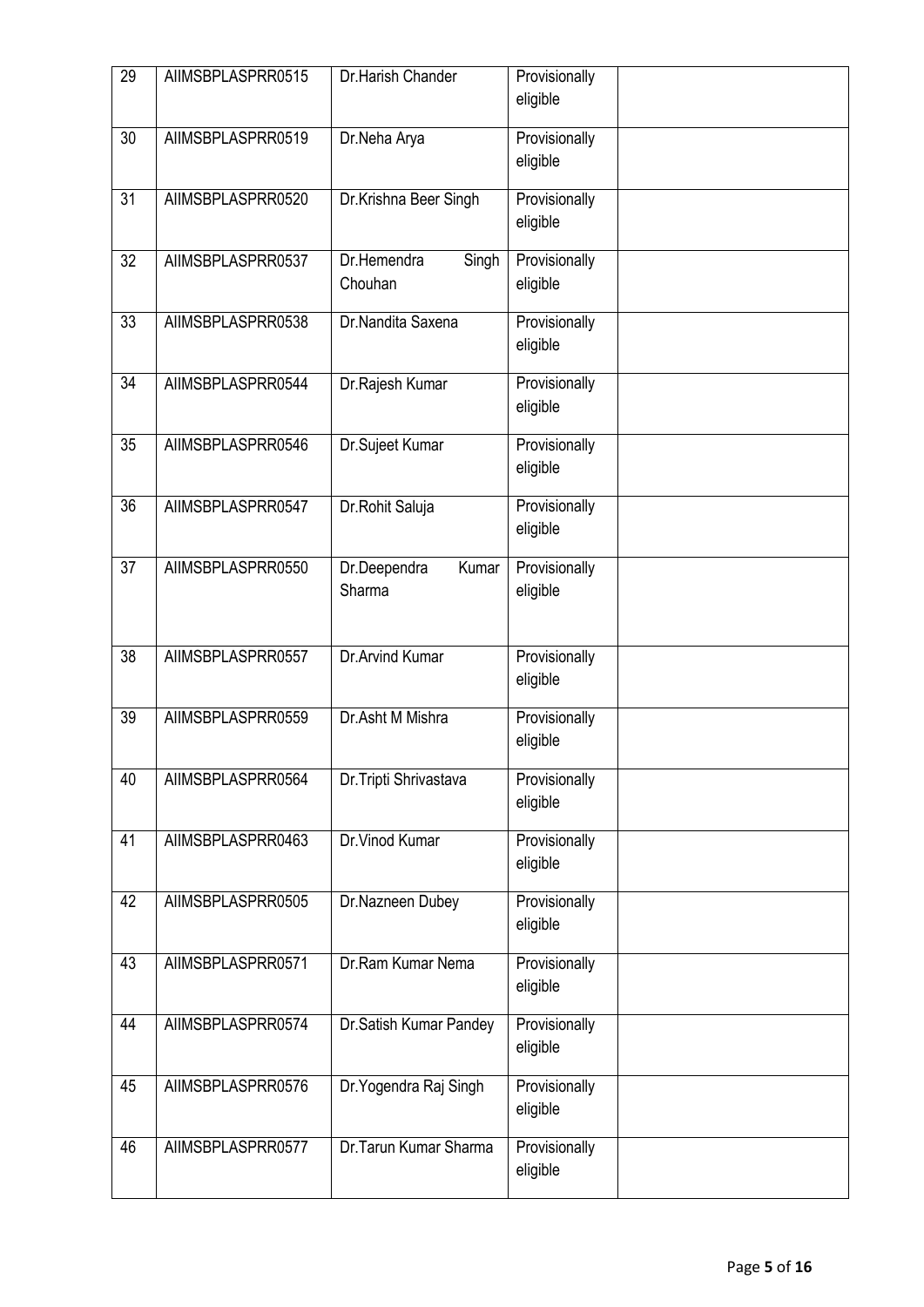| 47 | AIIMSBPLASPRR0580 | Dr.Nirmal J               | Provisionally<br>eligible |                                                                                                                                                          |
|----|-------------------|---------------------------|---------------------------|----------------------------------------------------------------------------------------------------------------------------------------------------------|
| 48 | AIIMSBPLASPRR0593 | Dr.Asgar Ali              | Provisionally<br>eligible |                                                                                                                                                          |
| 49 | AIIMSBPLASPRR0365 | Dr.Amit Kumar Pandey      | Not eligible              | Experience insufficient. All the<br>claimed experience certificates<br>not attached (Only appointment<br>order attached).                                |
| 50 | AIIMSBPLASPRR0401 | Dr.Narendra Maddu         | Not eligible              | the<br>claimed<br>All<br>experience<br>certificates not provided. No<br>proper experience certificates<br>provided (Only appointment<br>order attached). |
| 51 | AIIMSBPLASPRR0413 | Dr.Susmit Kosta           | Not eligible              | <b>Experience insufficient.</b>                                                                                                                          |
| 52 | AIIMSBPLASPRR0422 | Dr. Rajni Kant Shukla     | Not eligible              | No experience certificate<br>attached.                                                                                                                   |
| 53 | AIIMSBPLASPRR0433 | Dr.Rajesh Kumar<br>Sharma | Not eligible              | <b>Crossed the age limit</b>                                                                                                                             |
| 54 | AIIMSBPLASPRR0439 | Dr.Saif Hameed            | Not eligible              | All the claimed experience<br>certificates not provided. No<br>proper experience certificates<br>provided (Only appointment<br>order attached).          |
| 55 | AIIMSBPLASPRR0446 | Dr.Zeeshan Fatima         | Not eligible              | All the claimed experience<br>certificates not provided. No<br>proper experience certificates<br>provided (Only appointment<br>order attached).          |
| 56 | AIIMSBPLASPRR0449 | Dr.Sanket Kumar Shukla    | Not eligible              | All the claimed experience<br>certificates not provided. No<br>proper experience certificates<br>provided (Only appointment<br>order attached).          |
| 57 | AIIMSBPLASPRR0517 | Dr.Hariom Singh           | Not eligible              | All the claimed experience<br>certificates not provided. No<br>proper experience certificates<br>provided.                                               |
| 58 | AIIMSBPLASPRR0528 | Dr. Tej Pratap Singh      | Not eligible              | All the claimed experience<br>certificates not provided. No<br>proper experience certificates<br>provided.                                               |
| 59 | AIIMSBPLASPRR0535 | Dr. Vineet Mahajan        | Not eligible              | All the claimed experience<br>certificates not provided. No<br>proper experience certificates<br>provided.                                               |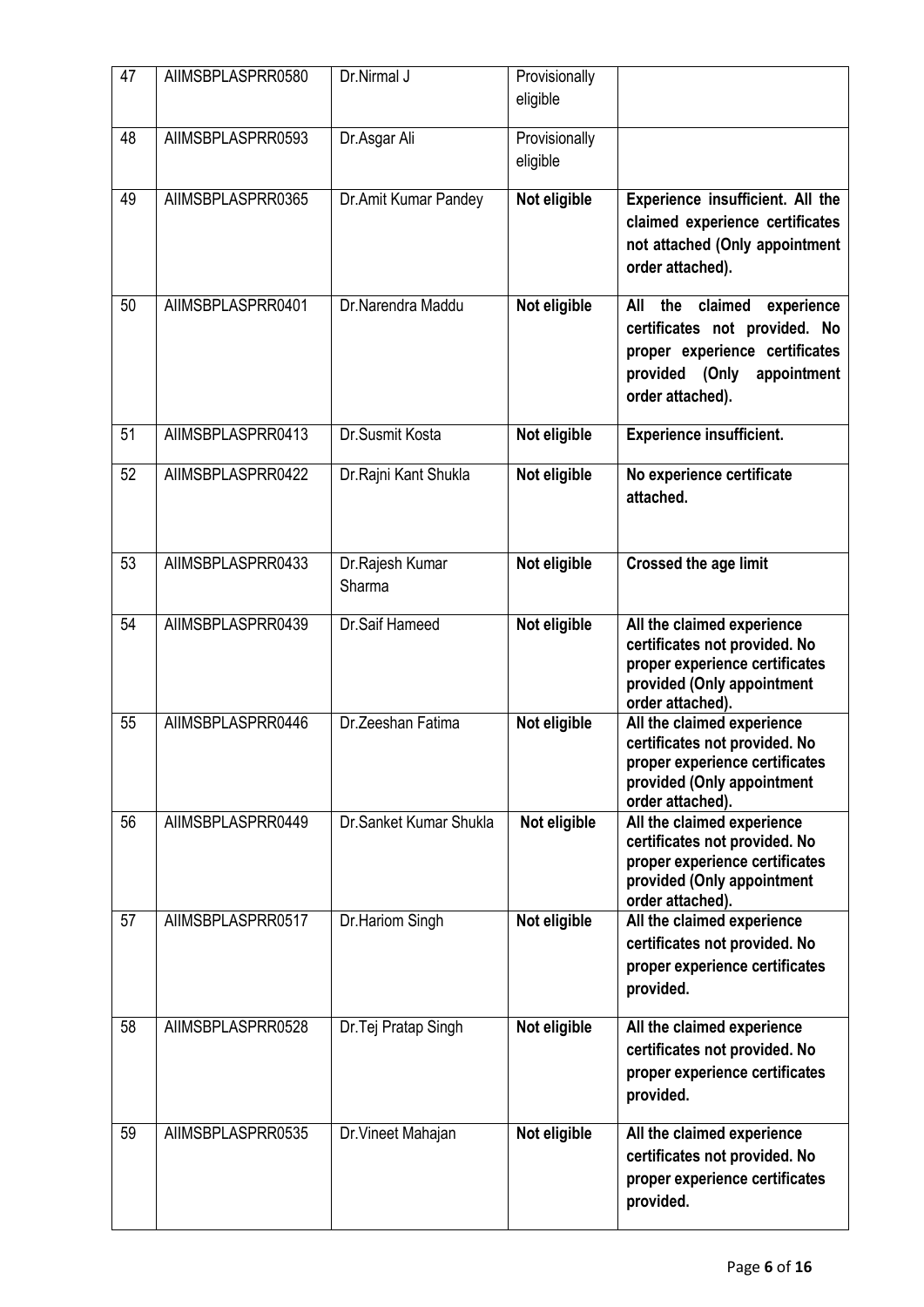| 60             | AIIMSBPLASPRR0567                         | Dr.Malaya Kumar Sahoo         | Not eligible              | All the claimed experience<br>certificates not provided. No<br>proper experience certificates<br>provided.  |
|----------------|-------------------------------------------|-------------------------------|---------------------------|-------------------------------------------------------------------------------------------------------------|
| 61             | AIIMSBPLASPRR0572                         | Dr.Sanjay Mendiratta          | Not eligible              | All the claimed experience<br>certificates not provided.                                                    |
| 62             | AIIMSBPLASPRR0582                         | Dr Suman Jain                 | Not eligible              | All the claimed experience<br>certificates not provided. No<br>proper experience certificates<br>provided.  |
| 63             | AIIMSBPLASPRR0589                         | <b>Dr. Vivek Dixit</b>        | Not eligible              | All the claimed experience<br>certificates not provided. No<br>proper experience certificates<br>provided.  |
| 64             | AIIMSBPLASPRR0591                         | Dr Manoj Kumar<br>Tembhre     | Not eligible              | All the claimed experience<br>certificates not provided.<br>Provide latest experience<br><b>Certificate</b> |
|                | Applied for the Post: Assistant Professor |                               |                           |                                                                                                             |
| 1              | AIIMSBPLATPRR0127                         | Dr Subash Chandra<br>Sonkar   | Provisionally<br>eligible |                                                                                                             |
| $\overline{2}$ | AIIMSBPLATPRR0096                         | Dr Anirban Kundu              | Provisionally<br>eligible |                                                                                                             |
| $\overline{3}$ | AIIMSBPLATPRR0154                         | Dr Piyoosh Kumar<br>Babele    | Provisionally<br>eligible |                                                                                                             |
| 4              | AIIMSBPLATPRR0244                         | Dr Akhil Varshney             | Provisionally<br>eligible |                                                                                                             |
| 5              | AIIMSBPLATPRR0094                         | Dr Rohit Sharma               | Provisionally<br>eligible |                                                                                                             |
| 6              | AIIMSBPLATPRR0151                         | Dr Shivakant                  | Provisionally<br>eligible |                                                                                                             |
| $\overline{7}$ | AIIMSBPLATPRR0341                         | Dr Divya Gupta                | Provisionally<br>eligible |                                                                                                             |
| 8              | AIIMSBPLATPRR0352                         | Dr Akhilendra Kumar<br>Maurya | Provisionally<br>eligible |                                                                                                             |
| 9              | AIIMSBPLATPRR0321                         | Dr Vinod Kumar                | Provisionally<br>eligible |                                                                                                             |
| 10             | AIIMSBPLATPRR0122                         | Dr Satish Kumar Pandey        | Provisionally<br>eligible |                                                                                                             |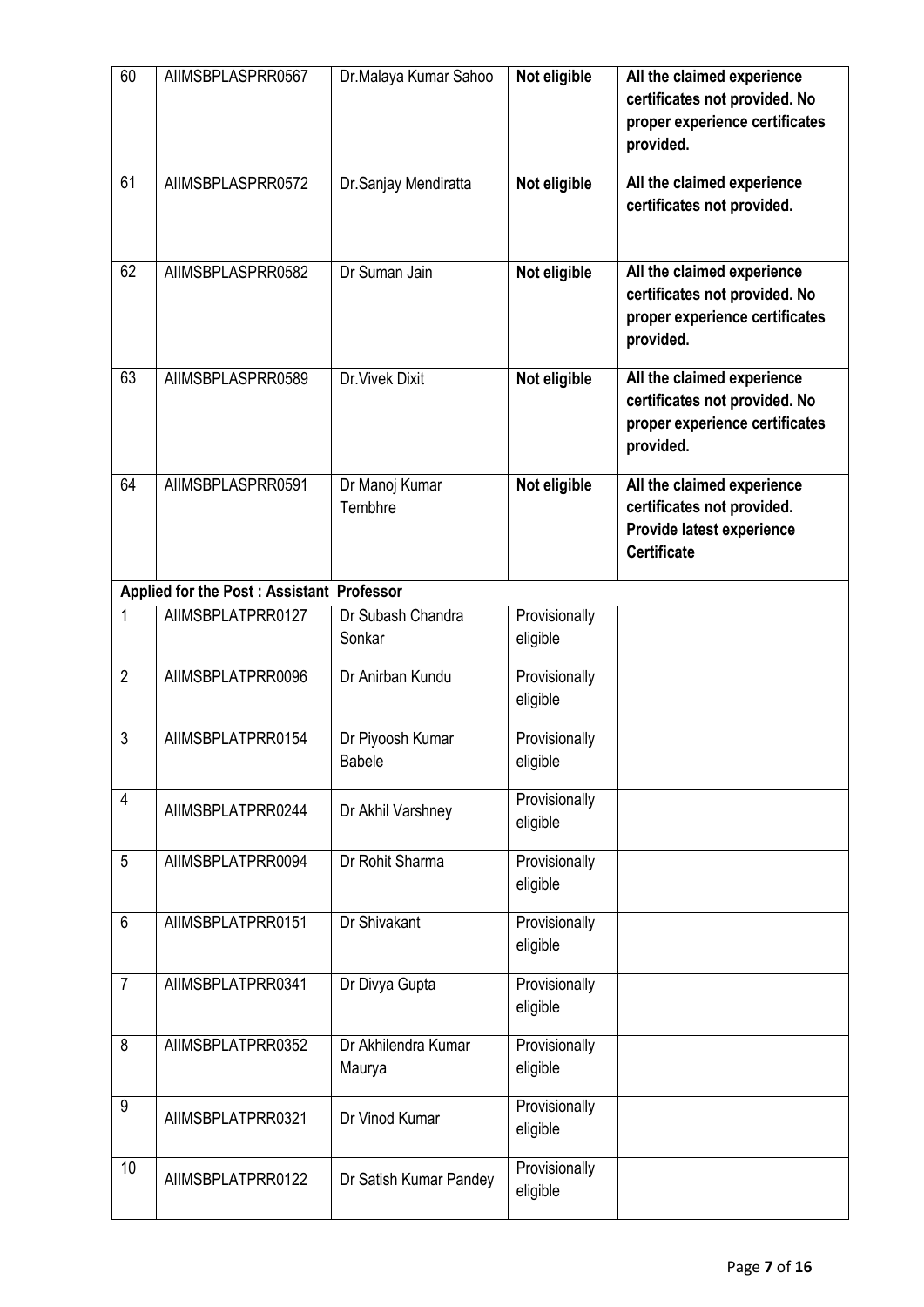| 11              | AIIMSBPLATPRR0334  | Dr Amit Agarwal              | Provisionally<br>eligible |
|-----------------|--------------------|------------------------------|---------------------------|
| 12              | AIIMSBPLATPRR0481  | Dr Santosh Kumar             | Provisionally<br>eligible |
| 13              | AIIMSBPLATPRR0042  | Dr Amit Singh                | Provisionally<br>eligible |
| $\overline{14}$ | AIIMSBPLATPRR0412  | Dr Jitendra Singh            | Provisionally<br>eligible |
| 15              | AIIMSBPLATPRR0514  | Dr Manish Kumar Tripathi     | Provisionally<br>eligible |
| 16              | AIIMSBPLATPRR0666  | Dr Sanjay Kumar              | Provisionally<br>eligible |
| 17              | AIIMSBPLATPRR0142  | Dr Vikas Yadav               | Provisionally<br>eligible |
| $\overline{18}$ | AIIMSBPLASTPRR0623 | Dr Jayakanthan K             | Provisionally<br>eligible |
| 19              | AIIMSBPLATPRR0747  | Dr Umakant Sharma            | Provisionally<br>eligible |
| 20              | AIIMSBPLATPRR0820  | Dr Anirudh Kumar Singh       | Provisionally<br>eligible |
| 21              | AIIMSBPLATPRR0717  | Dr Rekha Khandia             | Provisionally<br>eligible |
| 22              | AIIMSBPLATPRR0458  | Dr Prashant Khare            | Provisionally<br>eligible |
| 23              | AIIMSBPLATPRR0769  | Dr Rohit Saluja              | Provisionally<br>eligible |
| 24              | AIIMSBPLATPRR0650  | Dr Megha Jha                 | Provisionally<br>eligible |
| 25              | AIIMSBPLATPRR0262  | Dr Harjeet Singh Maan        | Provisionally<br>eligible |
| 26              | AIIMSBPLATPRR0834  | Dr Hemendra Singh<br>Chouhan | Provisionally<br>eligible |
| 27              | AIIMSBPLATPRR0705  | Dr Indresh Kumar<br>Maurya   | Provisionally<br>eligible |
| 28              | AIIMSBPLATPRR0497  | Dr Garima Dubey              | Provisionally<br>eligible |
| 29              | AIIMSBPLATPRR0899  | Dr Arvind Kumar              | Provisionally<br>eligible |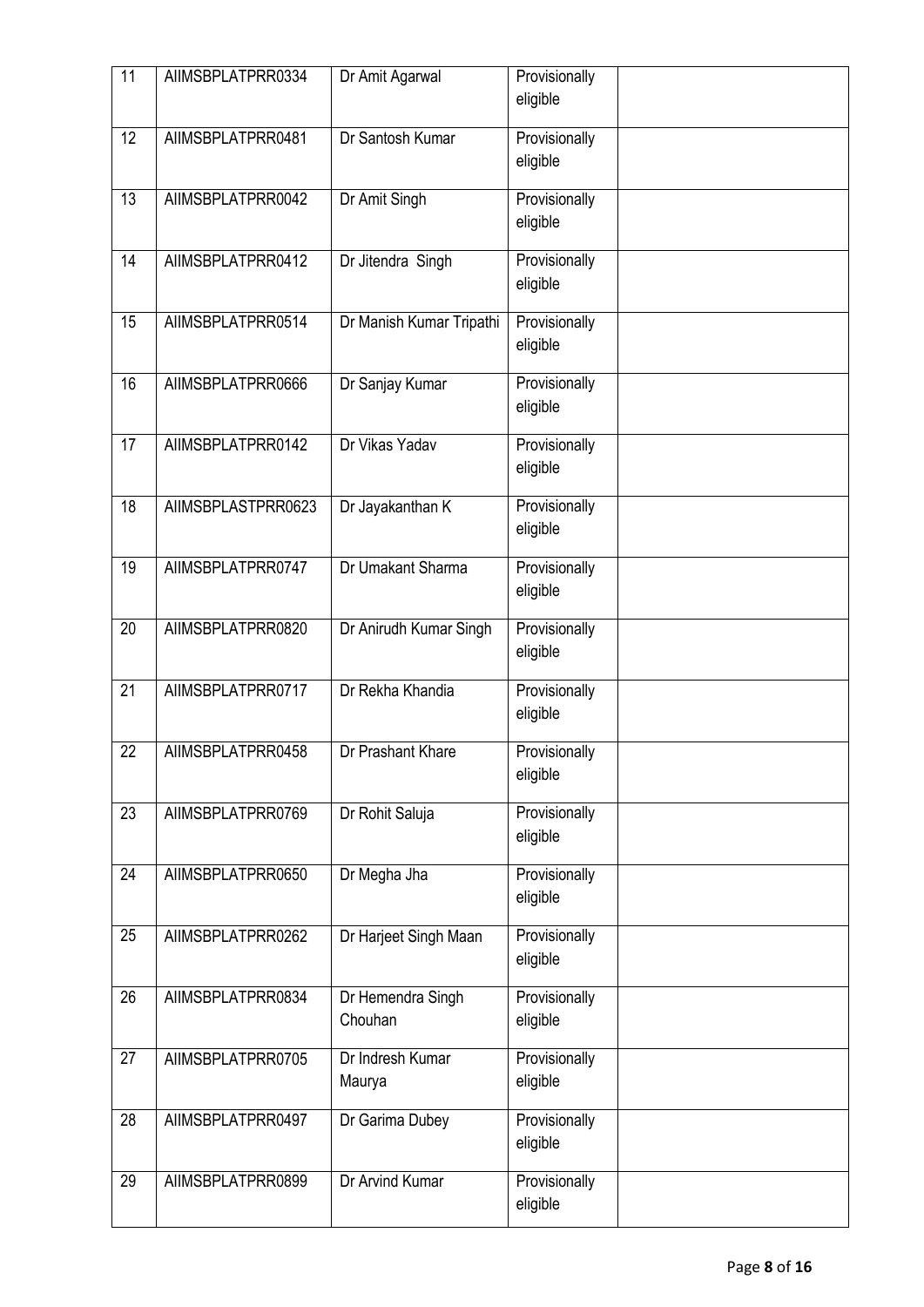| $\overline{30}$ | AIIMSBPLATPRR0920 | Dr Yogesh Bansal                  | Provisionally<br>eligible |  |
|-----------------|-------------------|-----------------------------------|---------------------------|--|
| 31              | AIIMSBPLATPRR0921 | Dr Rajesh Kumar                   | Provisionally<br>eligible |  |
| $\overline{32}$ | AIIMSBPLSTPRR0746 | Dr Mohammad Yasir                 | Provisionally<br>eligible |  |
| 33              | AIIMSBPLATPRR0880 | Dr Deepak Parashar                | Provisionally<br>eligible |  |
| 34              | AIIMSBPLATPRR0787 | Dr Chaitenya Verma                | Provisionally<br>eligible |  |
| 35              | AIIMSBPLATPRR0909 | Dr Devika Dogra                   | Provisionally<br>eligible |  |
| $\overline{36}$ | AIIMSBPLATPRR0852 | Dr Ajay Kumar                     | Provisionally<br>eligible |  |
| $\overline{37}$ | AIIMSBPLATPRR0805 | Dr Rajeev Kumar Jain              | Provisionally<br>eligible |  |
| $\overline{38}$ | AIIMSBPLATPRR0857 | Dr Vijaya Kumar Ar                | Provisionally<br>eligible |  |
| 39              | AIIMSBPLATPRR0947 | Dr Ahmad Raza Khan                | Provisionally<br>eligible |  |
| 40              | AIIMSBPLATPRR0207 | Dr Neha Arya                      | Provisionally<br>eligible |  |
| 41              | AIIMSBPLATPRR0893 | Dr Mansi Bhardwaj                 | Provisionally<br>eligible |  |
| 42              | AIIMSBPLATPRR0772 | Dr Shivshankar<br>Digambar Mhaske | Provisionally<br>eligible |  |
| 43              | AIIMSBPLATPRR0945 | Dr Rahul Pandey                   | Provisionally<br>eligible |  |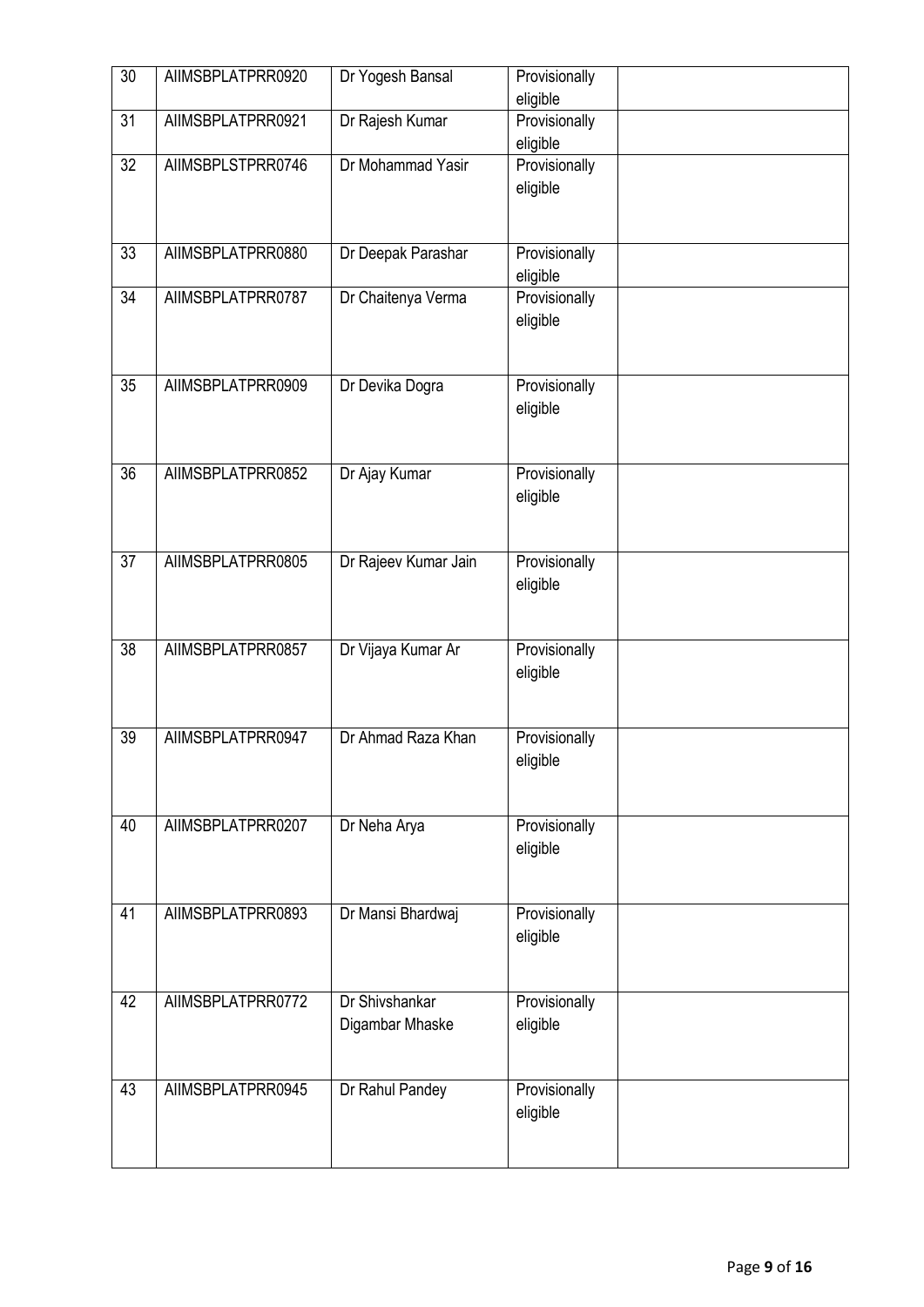| 44 | AIIMSBPLATPRR0985 | Dr Rajiv Pathak            | Provisionally<br>eligible |
|----|-------------------|----------------------------|---------------------------|
| 45 | AIIMSBPLATPRR0480 | Dr Rani Singh              | Provisionally<br>eligible |
| 46 | AIIMSBPLATPRR0939 | Dr Vivek Kumar<br>Kashyap  | Provisionally<br>eligible |
| 47 | AIIMSBPLATPRR0964 | Dr Surya Prakash<br>Pandey | Provisionally<br>eligible |
| 48 | AIIMSBPLATPRR0882 | Dr Sudeep Gautam           | Provisionally<br>eligible |
| 49 | AIIMSBPLATPRR0866 | Dr Avinash Singh           | Provisionally<br>eligible |
| 50 | AIIMSBPLATPRR0836 | Dr Shambhavi Pandey        | Provisionally<br>eligible |
| 51 | AIIMSBPLATPRR0765 | Dr Anita Mishra            | Provisionally<br>eligible |
| 52 | AIIMSBPLATPRR0100 | Dr Praveen Kumar Singh     | Provisionally<br>eligible |
| 53 | AIIMSBPLATPRR0963 | Dr Deepak Bharti           | Provisionally<br>eligible |
| 54 | AIIMSBPLATPRR0606 | Dr Rajeev Nema             | Provisionally<br>eligible |
| 55 | AIIMSBPLATPRR0992 | Dr Sujeet Kumar            | Provisionally<br>eligible |
| 56 | AIIMSBPLATPRR0890 | Dr Dr Ankita Agarwal       | Provisionally<br>eligible |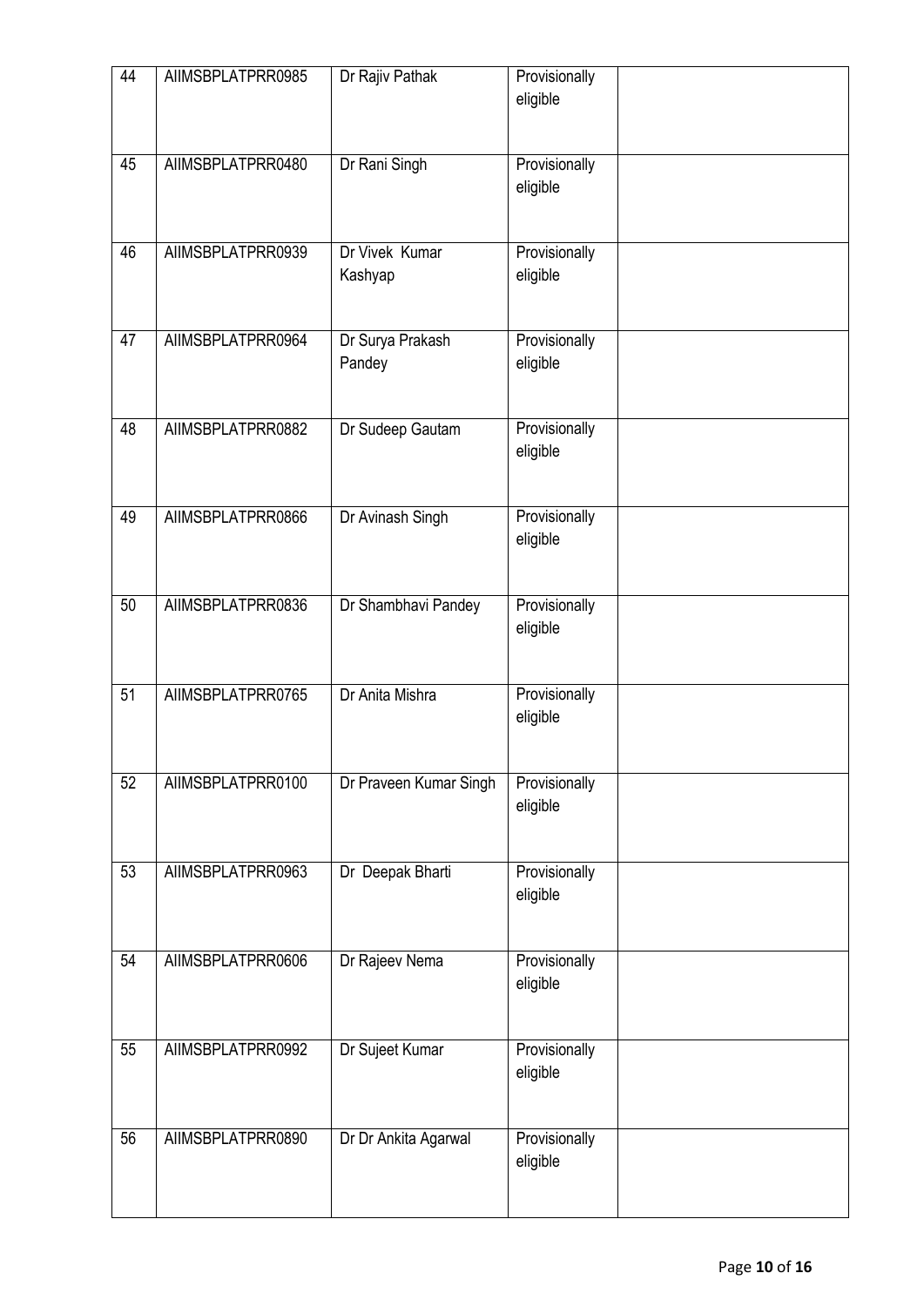| 57 | AIIMSBPLATPRR1028 | Dr Robert Sonowal               | Provisionally<br>eligible |
|----|-------------------|---------------------------------|---------------------------|
| 58 | AIIMSBPLATPRR0359 | Dr Dr Arpit Bhargava            | Provisionally<br>eligible |
| 59 | AIIMSBPLATPRR0908 | Dr Shubham Goel                 | Provisionally<br>eligible |
| 60 | AIIMSBPLATPRR0389 | Dr Awanish Mishra               | Provisionally<br>eligible |
| 61 | AIIMSBPLATPRR0694 | Dr Joseph Tharion               | Provisionally<br>eligible |
| 62 | AIIMSBPLATPRR0828 | Dr Sanjay Mendiratta            | Provisionally<br>eligible |
| 63 | AIIMSBPLATPRR1002 | Dr Tripti Shrivastava           | Provisionally<br>eligible |
| 64 | AIIMSBPLATPRR1024 | Dr Mani Kant Choudhary          | Provisionally<br>eligible |
| 65 | AIIMSBPLATPRR1023 | Dr Hemlata                      | Provisionally<br>eligible |
| 66 | AIIMSBPLATPRR1039 | Dr Kumardeep<br>Chaudhary       | Provisionally<br>eligible |
| 67 | AIIMSBPLATPRR0282 | Dr Gohel Hardik<br>Rajendrabhai | Provisionally<br>eligible |
| 68 | AIIMSBPLATPRR0670 | Dr Vinod Kumar                  | Provisionally<br>eligible |
| 69 | AIIMSBPLATPRR0771 | Dr Nazneen Dubey                | Provisionally<br>eligible |
| 70 | AIIMSBPLATPRR0702 | Dr Ashutosh Kumar Arya          | Provisionally<br>eligible |
| 71 | AIIMSBPLATPRR1073 | Dr Tarun Kumar Sharma           | Provisionally<br>eligible |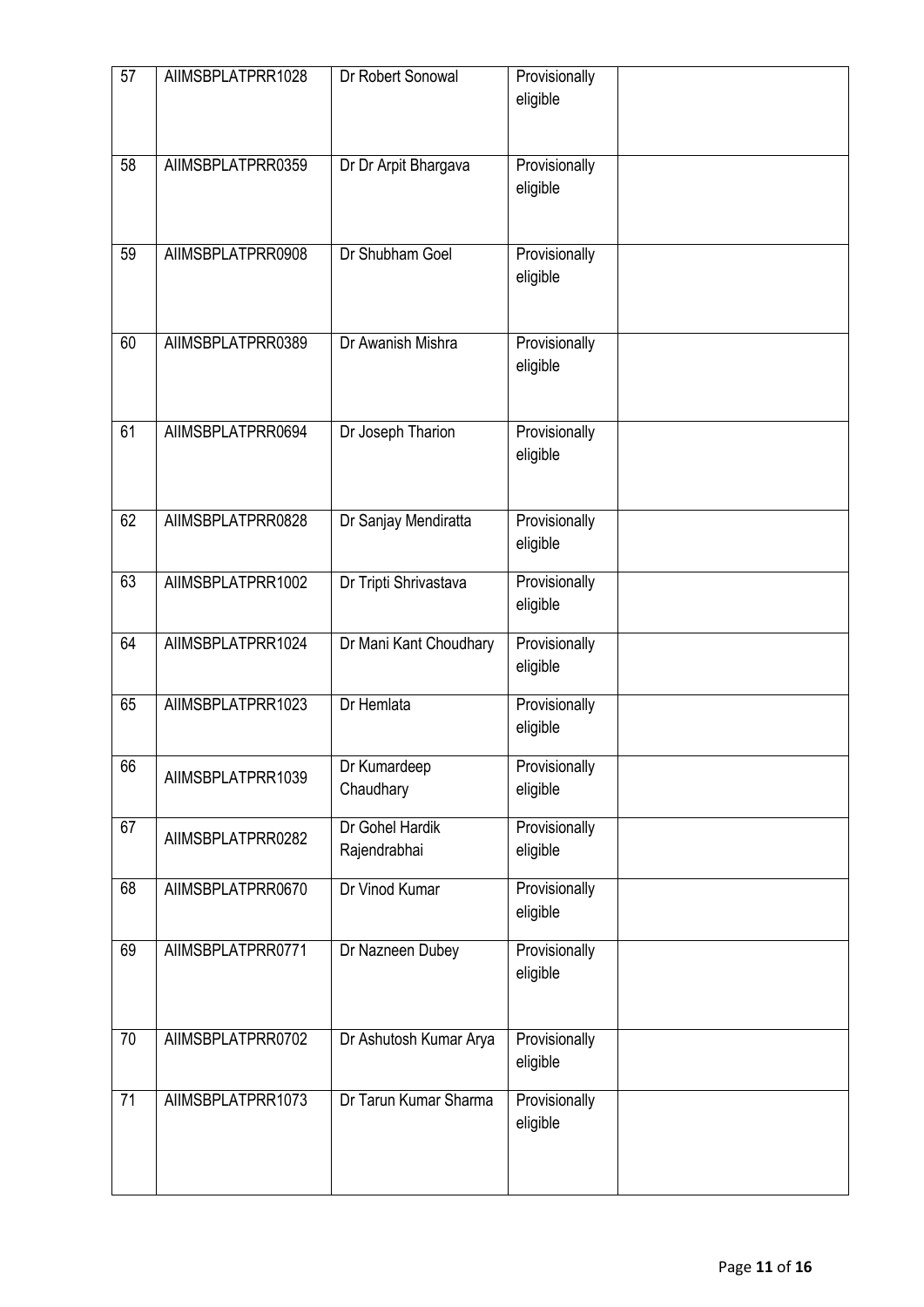| 72              | AIIMSBPLATPRR1084 | Dr Asgar Ali                  | Provisionally<br>eligible |  |
|-----------------|-------------------|-------------------------------|---------------------------|--|
| 73              | AIIMSBPLATPRR1090 | Dr Sunil Kumar Panigrahi      | Provisionally<br>eligible |  |
| 74              | AIIMSBPLATPRR1107 | Dr Chandrabhan Rao            | Provisionally<br>eligible |  |
| 75              | AIIMSBPLATPRR1115 | Dr Manoj Kumar<br>Tembhre     | Provisionally<br>eligible |  |
| 76              | AIIMSBPLATPRR1132 | Dr Mohan C D                  | Provisionally<br>eligible |  |
| 77              | AIIMSBPLATPRR1134 | Dr Syrpailyne Wankhar         | Provisionally<br>eligible |  |
| 78              | AIIMSBPLATPRR0333 | Dr Suresh Kumar               | Provisionally<br>eligible |  |
| 79              | AIIMSBPLATPRR0372 | Dr Sudheer Gupta              | Provisionally<br>eligible |  |
| 80              | AIIMSBPLATPRR0615 | Dr Naveenkumar C              | Provisionally<br>eligible |  |
| 81              | AIIMSBPLATPRR0138 | Dr Rekha Khandia              | Provisionally<br>eligible |  |
| 82              | AIIMSBPLATPRR0709 | Dr Krishan Kumar              | Provisionally<br>eligible |  |
| 83              | AIIMSBPLATPRR0712 | Dr Deepak Kumar<br>Rathore    | Provisionally<br>eligible |  |
| 84              | AIIMSBPLATPRR0816 | Dr Radhakrishnan R            | Provisionally<br>eligible |  |
| 85              | AIIMSBPLATPRR0564 | Dr Vikas Kumar Verma          | Provisionally<br>eligible |  |
| 86              | AIIMSBPLATPRR0854 | Dr Md Salman Akhtar           | Provisionally<br>eligible |  |
| $\overline{87}$ | AIIMSBPLATPRR0910 | Dr Subhash Chand<br>Prajapati | Provisionally<br>eligible |  |
| 88              | AIIMSBPLATPRR1032 | Dr Sujeet Kumar               | Provisionally<br>eligible |  |
| 89              | AIIMSBPLATPRR0982 | Dr Ram Kumar Nema             | Provisionally<br>eligible |  |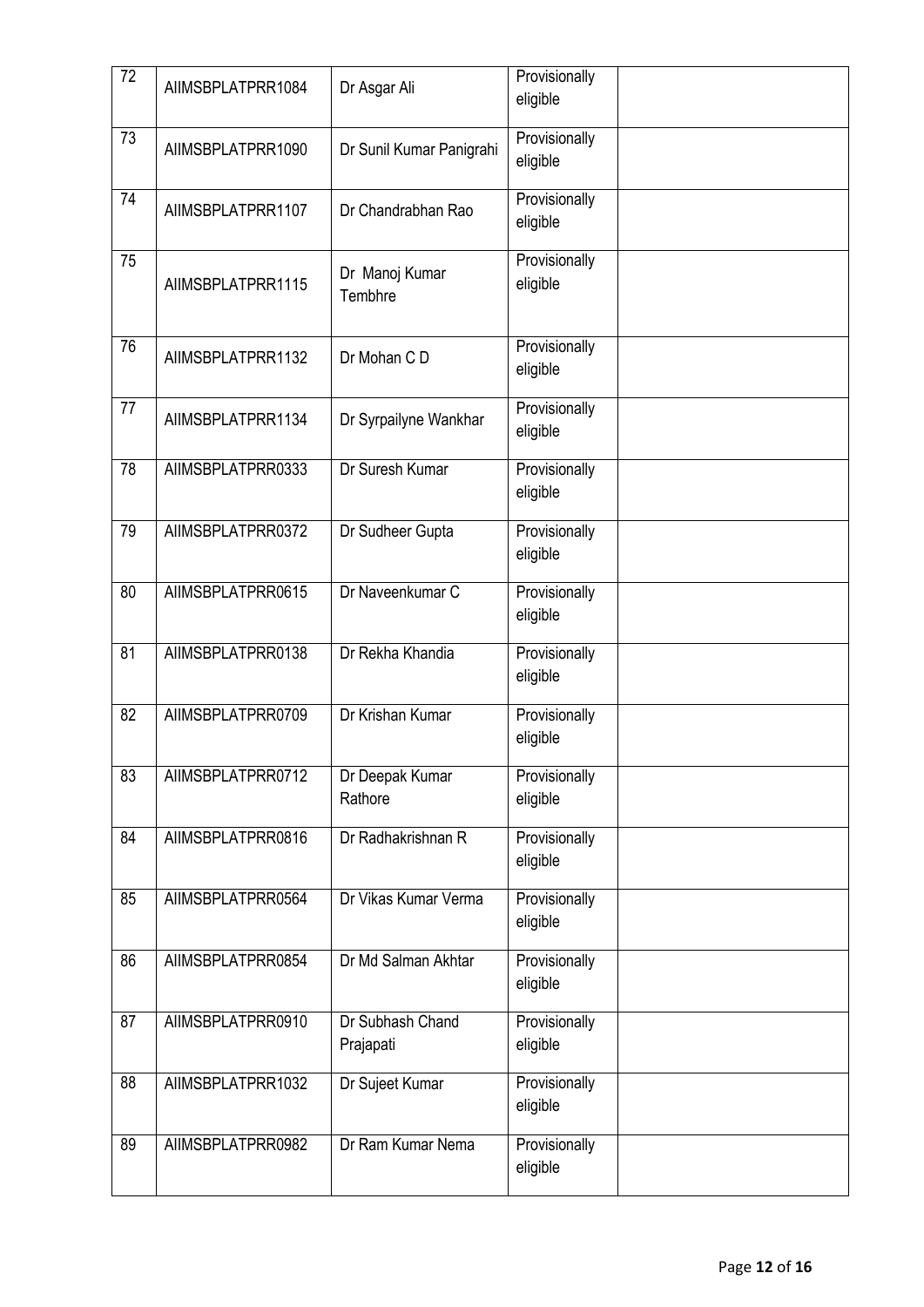| 90  | AIIMSBPLATPRR1137 | Dr Manoj Kumar                 | Provisionally |                                                                                                                                 |
|-----|-------------------|--------------------------------|---------------|---------------------------------------------------------------------------------------------------------------------------------|
|     |                   | Tembhre                        | eligible      |                                                                                                                                 |
| 91  | AIIMSBPLATPRR0224 | Dr Rishikesh Kumar             | Not eligible  | <b>Experience insufficient. Provide</b><br>latest Experience Certificate                                                        |
| 92  | AIIMSBPLATPRR0191 | Dr Saket Singh Chandel         | Not eligible  | <b>Experience insufficient</b>                                                                                                  |
| 93  | AIIMSBPLATPRR0181 | Dr Sourabh Tiwari              | Not eligible  | <b>Experience insufficient</b>                                                                                                  |
| 94  | AIIMSBPLATPRR0356 | Dr Pradeep Kumar               | Not eligible  | All the claimed experience<br>certificates not provided. No<br>proper experience certificates<br>provided.                      |
| 95  | AIIMSBPLATPRR0318 | Dr Jutang Babat Ain<br>Tiewsoh | Not eligible  | All the claimed experience<br>certificates not provided.                                                                        |
| 96  | AIIMSBPLATPRR0169 | Dr Susmit Kosta                | Not eligible  | All the claimed experience<br>certificates not provided.                                                                        |
| 97  | AIIMSBPLATPRR0445 | Dr Saran Kumar                 | Not eligible  | All the claimed experience<br>certificates not provided.                                                                        |
| 98  | AIIMSBPLATPRR0255 | Dr Lokesh Verma                | Not eligible  | <b>Experience insufficient.</b>                                                                                                 |
| 99  | AIIMSBPLATPRR0043 | Dr Rajni Kant Shukla           | Not eligible  | All the claimed experience<br>certificates not provided.                                                                        |
| 100 | AIIMSBPLATPRR0414 | Dr Pradeep Kumar<br>Mishra     | Not eligible  | All the claimed experience<br>certificates not provided.                                                                        |
| 101 | AIIMSBPLATPRR0526 | Dr Narendra Kumar<br>Verma     | Not eligible  | All the claimed experience<br>certificates not provided.                                                                        |
| 102 | AIIMSBPLATPRR0466 | Dr Gaurab Sircar               | Not eligible  | <b>Experience insufficient All the</b><br>claimed experience certificates<br>not provided (Only appointment<br>order attached). |
| 103 | AIIMSBPLATPRR0483 | Dr Sanket Kumar Shukla         | Not eligible  | All the claimed experience<br>certificates not provided (Only<br>appointment order attached).                                   |
| 104 | AIIMSBPLATPRR0573 | Dr Gaurav Verma                | Not eligible  | <b>Experience insufficient.</b>                                                                                                 |
| 105 | AIIMSBPLATPRR0604 | Dr Ashok Kumar                 | Not eligible  | <b>Experience insufficient</b>                                                                                                  |
| 106 | AIIMSBPLATPRR0434 | Dr Brijesh Yadav               | Not eligible  | All the claimed experience<br>certificates not provided.                                                                        |
| 107 | AIIMSBPLATPRR0527 | Dr Nidhi Dwivedi               | Not eligible  | All the claimed experience<br>certificates not provided.                                                                        |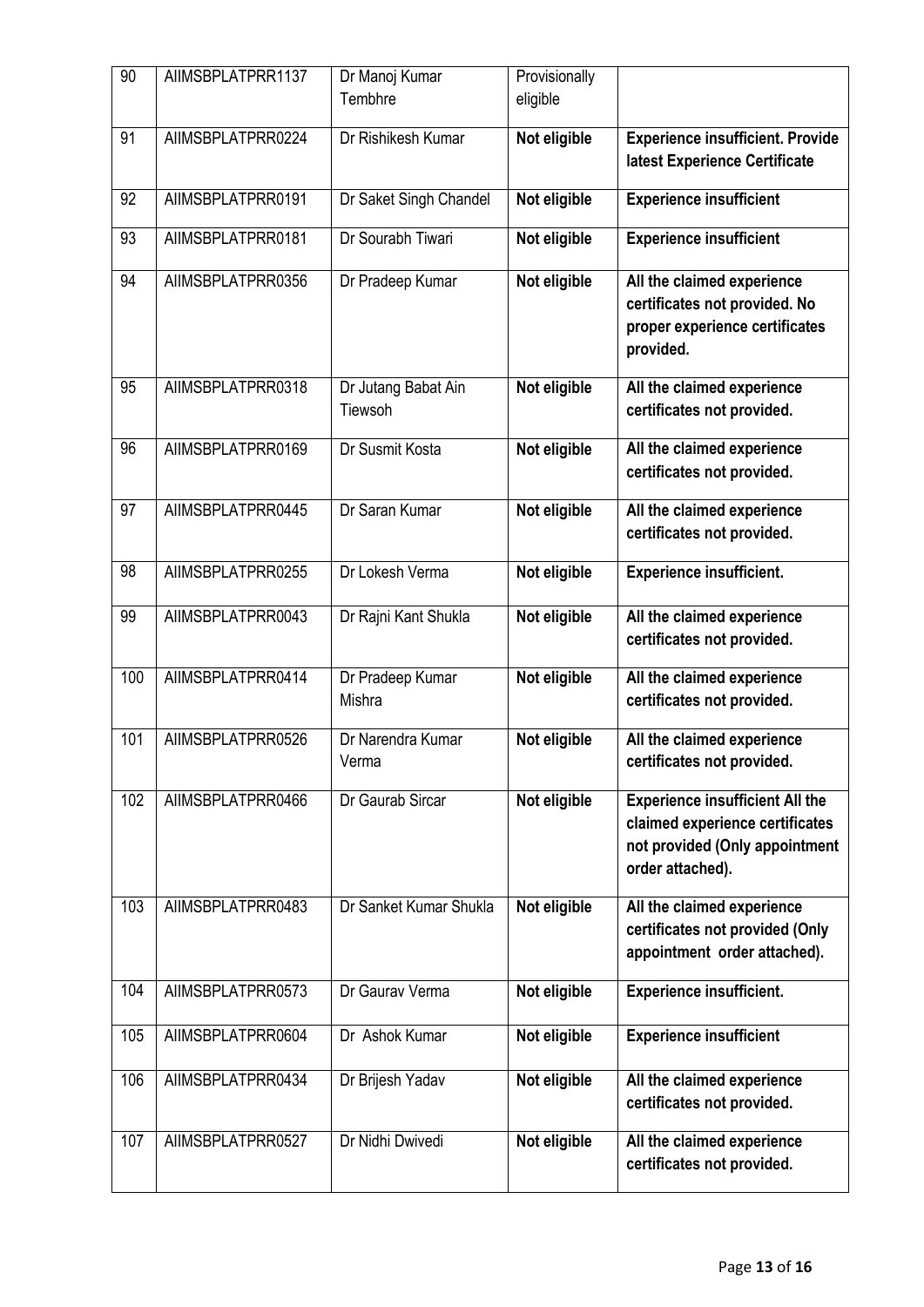| 108 | AIIMSBPLATPRR0592 | Dr Aparna Tripathi        | Not eligible | All the claimed experience<br>certificates not provided (Only<br>appointment order attached).  |
|-----|-------------------|---------------------------|--------------|------------------------------------------------------------------------------------------------|
| 109 | AIIMSBPLATPRR0072 | Dr Sushma Singh           | Not eligible | All the claimed experience<br>certificates not provided.                                       |
| 110 | AIIMSBPLATPRR0632 | Dr Ranjana Tripathi       | Not eligible | All the claimed experience<br>certificates not provided.                                       |
| 111 | AIIMSBPLATPRR0714 | Dr Naveen Kumar           | Not eligible | <b>Experience insufficient.</b>                                                                |
| 112 | AIIMSBPLATPRR0322 | Dr Binish Jawed           | Not eligible | All the claimed experience<br>certificates not provided.                                       |
| 113 | AIIMSBPLATPRR0812 | Dr Akhalesh Kumar         | Not eligible | All the claimed experience<br>certificates not provided (Only<br>appointment order attached).  |
| 114 | AIIMSBPLATPRR0658 | Dr Prabhat Singh          | Not eligible | All the claimed experience<br>certificates not provided. (Only<br>appointment order attached). |
| 115 | AIIMSBPLATPRR0631 | Dr Madhu Nath             | Not eligible | All the claimed experience<br>certificates not provided (Only<br>appointment order attached).  |
| 116 | AIIMSBPLATPRR0620 | Dr Murugesan<br>Arumugam  | Not eligible | All the claimed experience<br>certificates not provided (Only<br>appointment order attached).  |
| 117 | AIIMSBPLATPRR0550 | Dr Shubhra Saraswat       | Not eligible | All the claimed experience<br>certificates not provided (Only<br>appointment order attached).  |
| 118 | AIIMSBPLATPRR0844 | Dr Rajesh Kumar<br>Sharma | Not eligible | <b>Crossed the age limit</b>                                                                   |
| 119 | AIIMSBPLATPRR0859 | Dr Priti Jain             | Not eligible | All the claimed experience<br>certificates not attached                                        |
| 120 | AIIMSBPLATPRR0875 | Dr Rohit Singh Dangi      | Not eligible | All the claimed experience<br>certificates not provided (Only<br>appointment order attached).  |
| 121 | AIIMSBPLATPRR0429 | Dr Sridhar Mishra         | Not eligible | <b>Experience insufficient</b>                                                                 |
| 122 | AIIMSBPLATPRR0599 | Dr Gaurav Parashar        | Not eligible | All the claimed experience<br>certificates not provided (Only<br>appointment order attached).  |
| 123 | AIIMSBPLATPRR0889 | Dr Anil Annamneedi        | Not eligible | <b>Experience insufficient</b>                                                                 |
| 124 | AIIMSBPLATPRR0842 | Dr Rakesh Kumar Majhi     | Not eligible | <b>Experience insufficient</b>                                                                 |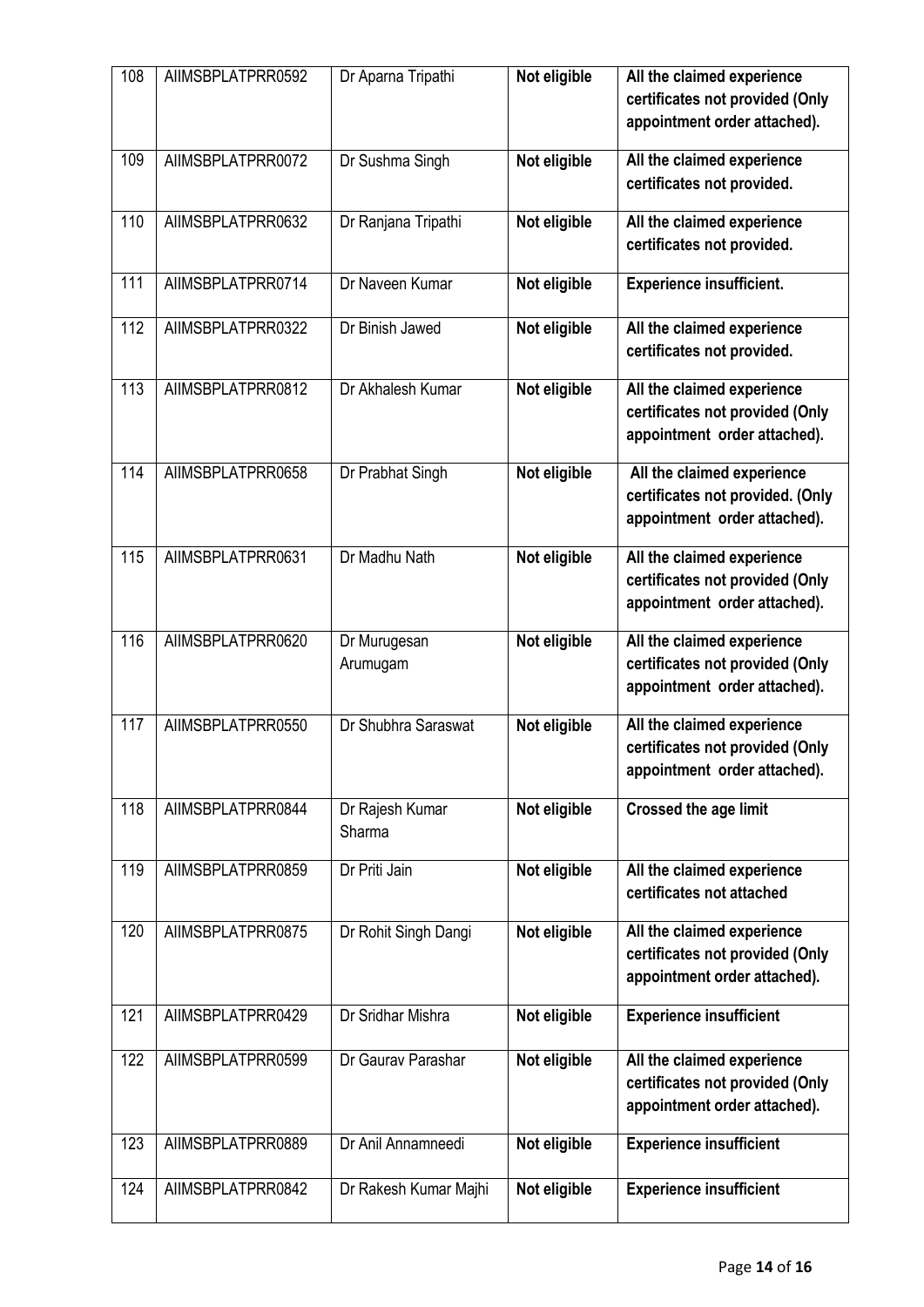| 125 | AIIMSBPLATPRR0679  | Dr Rahul Dutta                      | Not eligible | All the claimed experience<br>certificates not provided.                                          |
|-----|--------------------|-------------------------------------|--------------|---------------------------------------------------------------------------------------------------|
| 126 | AIIMSBPLASTPRR0464 | Dr Mythily S                        | Not eligible | All the claimed experience<br>certificates not provided.<br>(Only appointment order<br>attached). |
| 127 | AIIMSBPLATPRR1008  | Dr Ravindra Kumar Dhar<br>Dubey     | Not eligible | All the claimed experience<br>certificates not provided.                                          |
| 128 | AIIMSBPLATPRR0815  | Dr Ashutosh Shukla                  | Not eligible | All the claimed experience<br>certificates not provided (Only<br>appointment order attached).     |
| 129 | AIIMSBPLATPRR0073  | Dr Sreevidhya Tarakkad<br>Krishnaji | Not eligible | All the claimed experience<br>certificates not provided (Only<br>appointment order attached).     |
| 130 | AIIMSBPLATPRR0200  | Dr Anoop Kumar                      | Not eligible | All the claimed experience<br>certificates not provided (Only<br>appointment order attached).     |
| 131 | AIIMSBPLATPRR1005  | Dr Sabbir Khan                      | Not eligible | All the claimed experience<br>certificates not provided.                                          |
| 132 | AIIMSBPLATPRR0966  | Dr Pandit Prabhakar<br>Dattatray    | Not eligible | <b>Experience insufficient.</b>                                                                   |
| 133 | AIIMSBPLATPRR0974  | Dr Nidhi Rawat                      | Not eligible | Qualifying degree not available                                                                   |
| 134 | AIIMSBPLATPRR1082  | Dr Sonali Nirmal                    | Not eligible | All the claimed experience<br>certificates not provided.                                          |
| 135 | AIIMSBPLATPRR1114  | Dr Ankit Jain                       | Not eligible | All the claimed experience<br>certificates not provided.                                          |
| 136 | AIIMSBPLATPRR1125  | Dr Ram Rattan                       | Not eligible | All the claimed experience<br>certificates not provided.                                          |
| 137 | AIIMSBPLATPRR1136  | Dr Vivek Dixit                      | Not eligible | All the claimed experience<br>certificates not provided.                                          |
| 138 | AIIMSBPLATPRR1157  | Dr Ranu Tripathi                    | Not eligible | PhD degree not attached                                                                           |
| 139 | AIIMSBPLATPRR1144  | Dr Hemant Soni                      | Not eligible | <b>Experience insufficient</b>                                                                    |

Note:

*<sup>1.</sup>* "Not-Eligible Candidates" can refute their non-eligibility by submitting the relevant documents within 03 days from the date of publication of this notification through email to [faculty.recruitment.2020@aiimsbhopal.edu.in](mailto:faculty.recruitment.2020@aiimsbhopal.edu.in) . *The representation received from candidates in this email-id only will be entertained. Emails received other than this email-id shall not be entertained. Candidates are strictly advised to use above email-id only for further communications and representations related to this recruitment.*